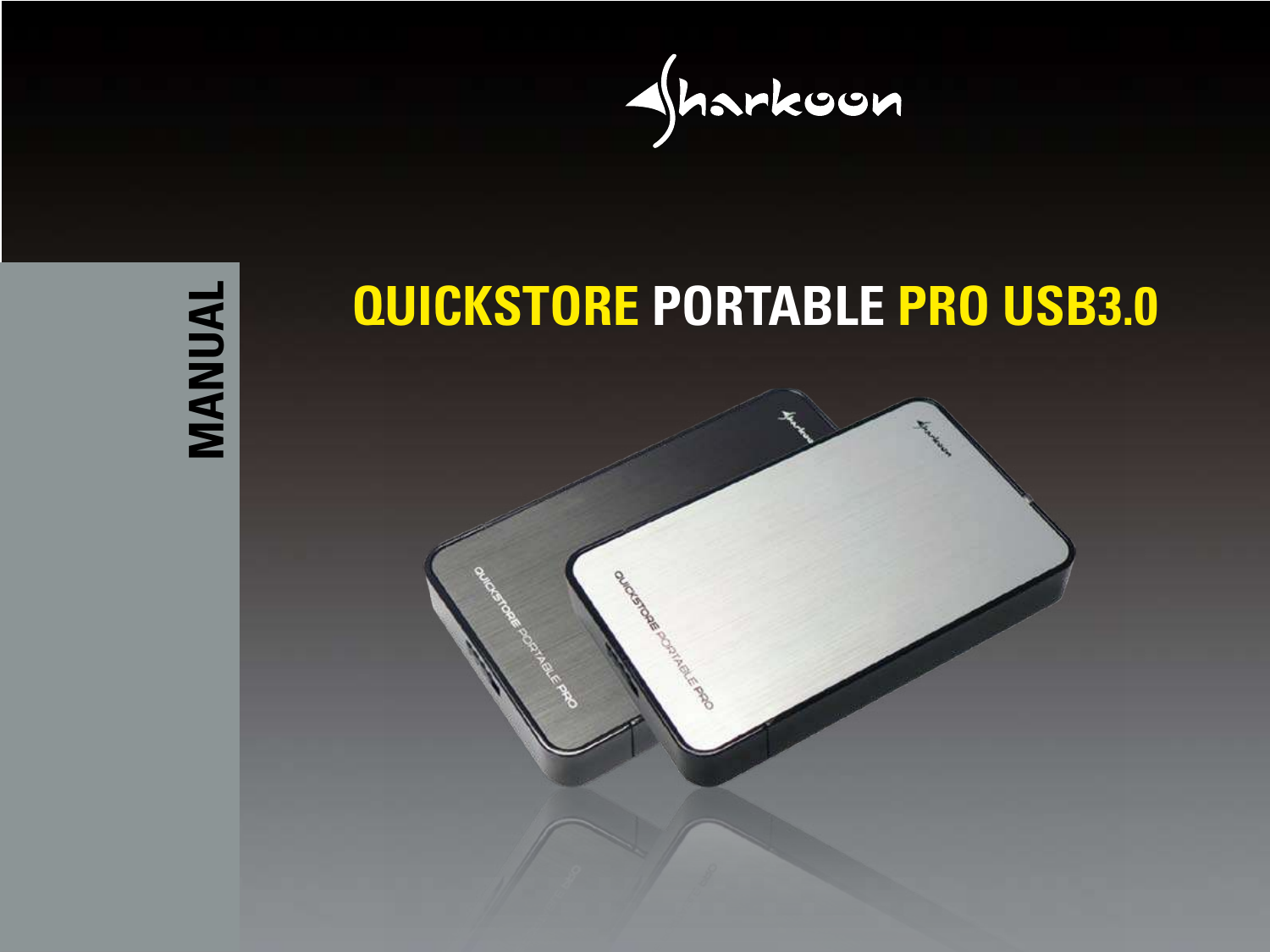### **1. Installing the software**

- 1. Insert the included Tools CD into your CD/DVD drive.
- 2. Choose your CD/DVD drive (e.g. D:\).
- 3. Open the folder "Sharkoon".
- 4. Start "Setup.exe". The installation wizard will guide you through the installation procedure.
- 5. After the installation is completed the following icon will appear on your desktop:



6. Double-click (left mouse button) this desktop icon to launch the software, the main interface will open up and another program icon will appear in your task bar.

### **2. The backup software**

#### **2.1 Start**

1. Click the icon in your task bar with the right mouse button once. The following context menu will open up:

Show PC Clone EX

About PC Clone EX Help

Exit PC Clone EX

2. "About…" displays information about the software (fig. 1).



fig. 1

3. "Help" starts the help program of the backup software (fig. 2) where all functions of the backup software will be explained in detail.

|  | <b>PCClone EX Lite</b>             |
|--|------------------------------------|
|  | Notice<br><b>Saltia is lasted.</b> |
|  |                                    |
|  |                                    |

fig. 2

- 4. "Exit PC Clone EX" quits the program (the icon will be removed from your task bar).
- 5. "Show PC Clone EX" re-opens the program interface after you have minimized it (see below). Alternatively you may re-open the program interface by double-clicking (left mouse button) the icon.

## **CKSTORE PORTABLE PRO**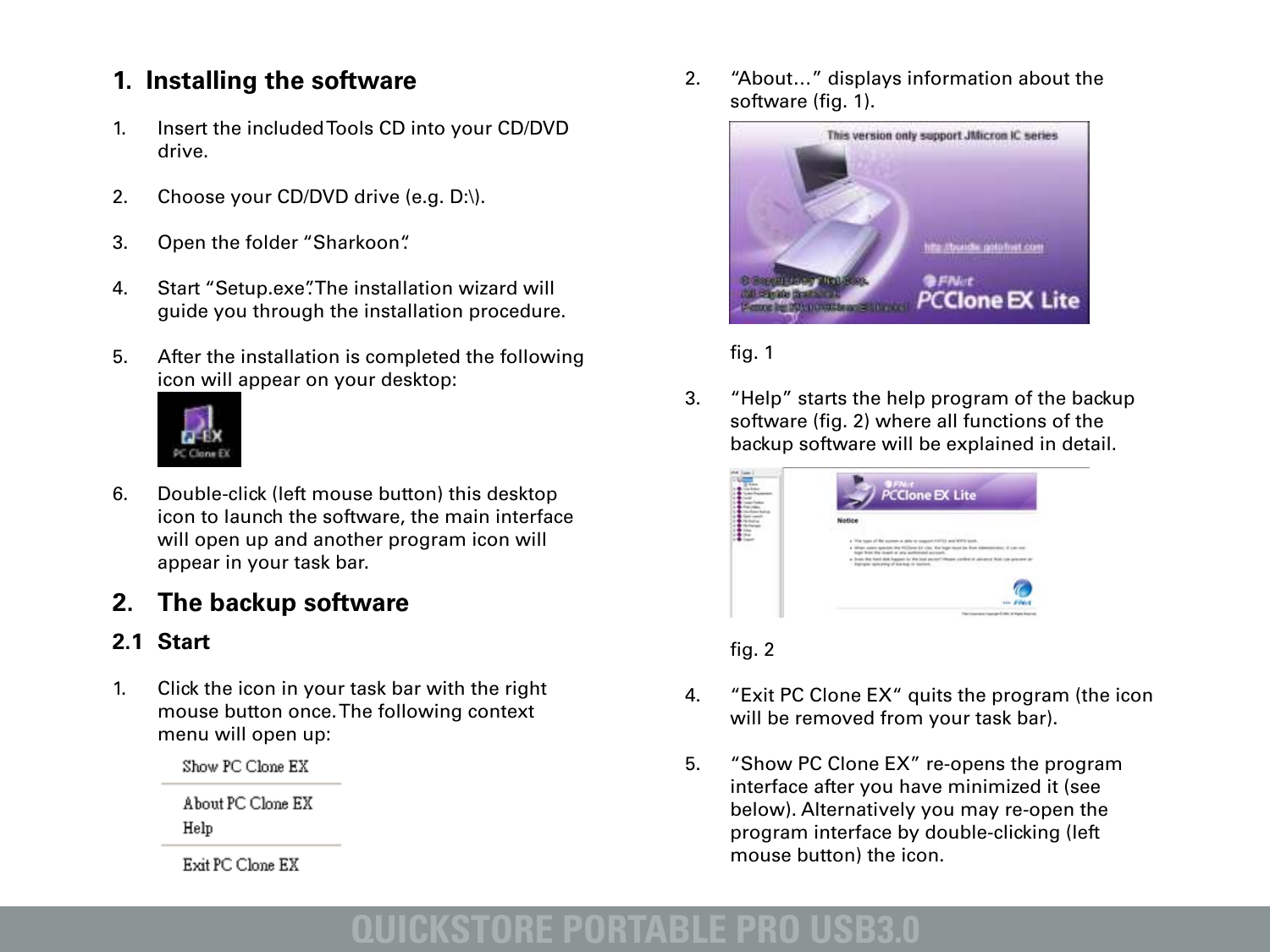#### **2.2 Quick Launch**



- A Quick Launch (6.2)
- B Files Backup (6.3)
- C File Manager (6.4)
- D Setup (6.5)
- E Shows you information about the software (see above 6.1).
- F Starts the help program of the backup software (see above 6.1)
- G Minimize the program window. To completely quit the program see above 6.1.
- H Start the data backup by clicking this button.

**2.3 Files Backup**



 A – All folders of your system are displayed here.

 Choose the folders that shall be copied during a backup, by ticking the respective checkbox(es).

- B Select the external target device from the dropdown menu.
- C Start the backup by clicking the button.
- D Restore already existing backup files from the external (backup) drive, by clicking this button.

#### Note:

 The backup files are copied to the (hidden) folder "Fnet" on the target device. This folder must not be deleted!

# **CKSTORE PORTABLE PRO I**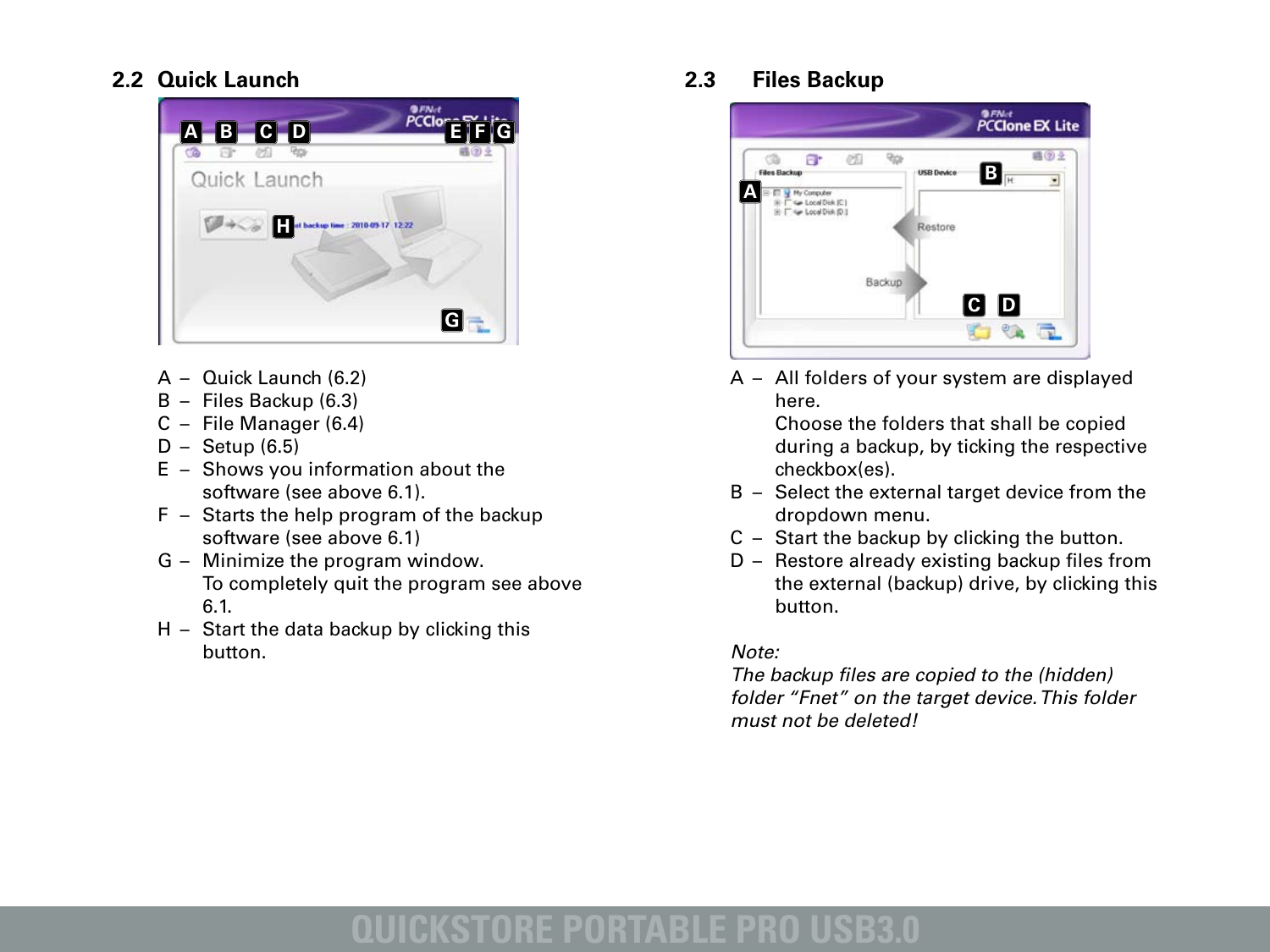#### **2.4 File manager**



 The File Manager makes it easy to govern your local folders/files and supports similar functions as known from the Windows Explorer.

#### **2.5 Setup**

#### **2.5.1 Files Backup**



- A Select between the windows "Files Backup" (6.5.1) and "Others" (6.5.2).
- B Decide what shall happen after the backup has been completed: "Show complete message" will show a summary of the backup; "Return program" returns to the program; "Power off" will shut down your system.
- C Choose whether all or only changed files shall be secured.
- D Determine a hot key to start the backup.
- E Select which system folders shall be included into the backup.
- F Determine whether the Files Backup folder shall be hidden and if the quick file backup shall be double confirmed or not.

### F PORTABLE P